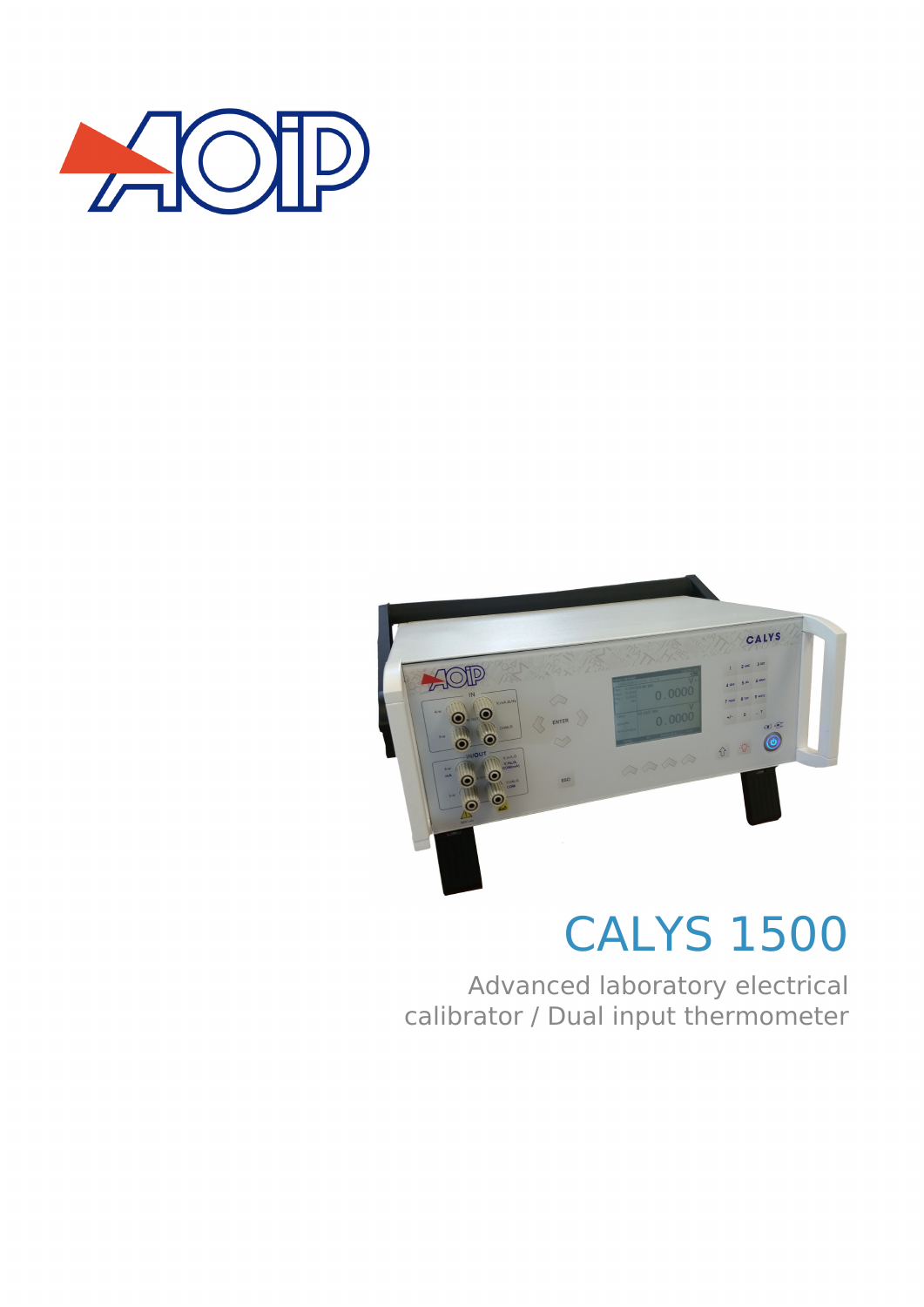

CALYS 1500, most advanced and accurate laboratory electrical calibrator of the range, does not only work as a simulator (IN / OUT) but also as a dual channel thermometer (IN / IN) to perform comparison calibration. It calibrates HART transmitters (HART communicator) and thermistors.

# **Description**

CALYS 1500, most advanced and accurate laboratory electrical calibrator of the range, does not only work as a simulator (IN / OUT) but also as a dual channel thermometer (IN / IN) to perform comparison calibration. It calibrates HART transmitters (HART communicator) and thermistors. It is the perfect tool for advanced process maintenance and use on test bench in all industries. Suitable for all field and lab measurements, it can simultaneously measure and generate over two isolated channels various signals of temperature, resistance, process, pressure and frequency in one single instrument. Providing **extended functionalities** (temperature simulation, scaling, steps, synthesizer, statistical functions…) and audit trails, CALYS 150 complies with both 21 CFR Part 11 and NADCAP Heat Treatment standards and makes advanced data exploitation and full data traceability easier. 10 full configurations can be saved and recalled by the user or the user group, making CALYS 1500 the ideal tool for regular and repeated tasks. High performances in measurement and simulation for CALYS 1500:

- Temperature Up to 0.005 % RDG
- Resistance Up to 0.006 % RDG and 50 KΩ range
- Current: Up to 0.007 % RDG and 100 mA range + Loop Supply 24 V
- Voltage: Up to 0.005 % RDG and 50 V range
- Frequency: Up to 0.01 % RDG and 100 KHz range
- Pressure: With an external pressure module (comparison calibration with a pressure pump)

## Calibration procedures and DATACAL software

Using this user-friendly instrument, calibration tasks can be quickly carried out over the whole process chain. Take the documenting process calibrator to the field with you during the whole week with 10 calibration procedures stored in the device. Run the procedure after connecting the probes to the instrument and save the results for onsite easy and quick calibration. Back to the office, you can then upload the data on a computer in order to issue customized calibration certificates with dedicated calibration software DATACAL.

## Innovative and ergonomic design

- Metal housing for enhanced robustness
- Capacitive touch panel
- USB communication
- Carrying handle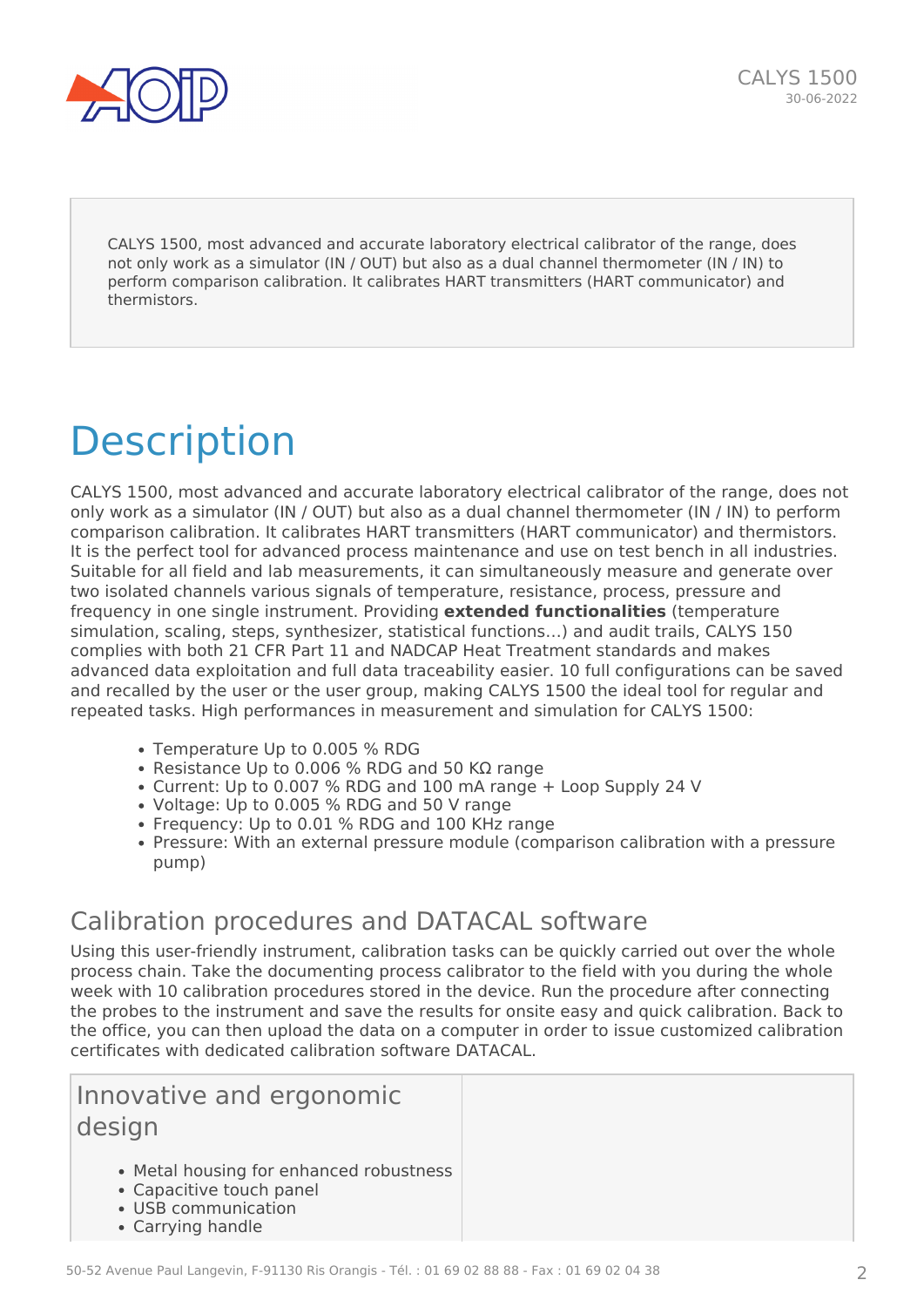

• Battery and main powered

## Graphic screen and display resolution

CALYS 1500 allows the digit number after the dot to be selected: This function is justified by the needs of users who want or not to display the best resolution for calibration or on the contrary limit it for simple verifications. CALYS 1500 dual display indicates permanently the measurement value, and also the emitted value, the gauge and the used functions. On the top date, time and also external temperature are also indicated. During measuring average, maximum, minimum and the number of measurements are displayed on the left. While for emission this part of screen displays all details of ramps, steps and constant value emission functions. Drop-down menus are used with the navigator, and an on-line help is available to make easier connections of probes and wires.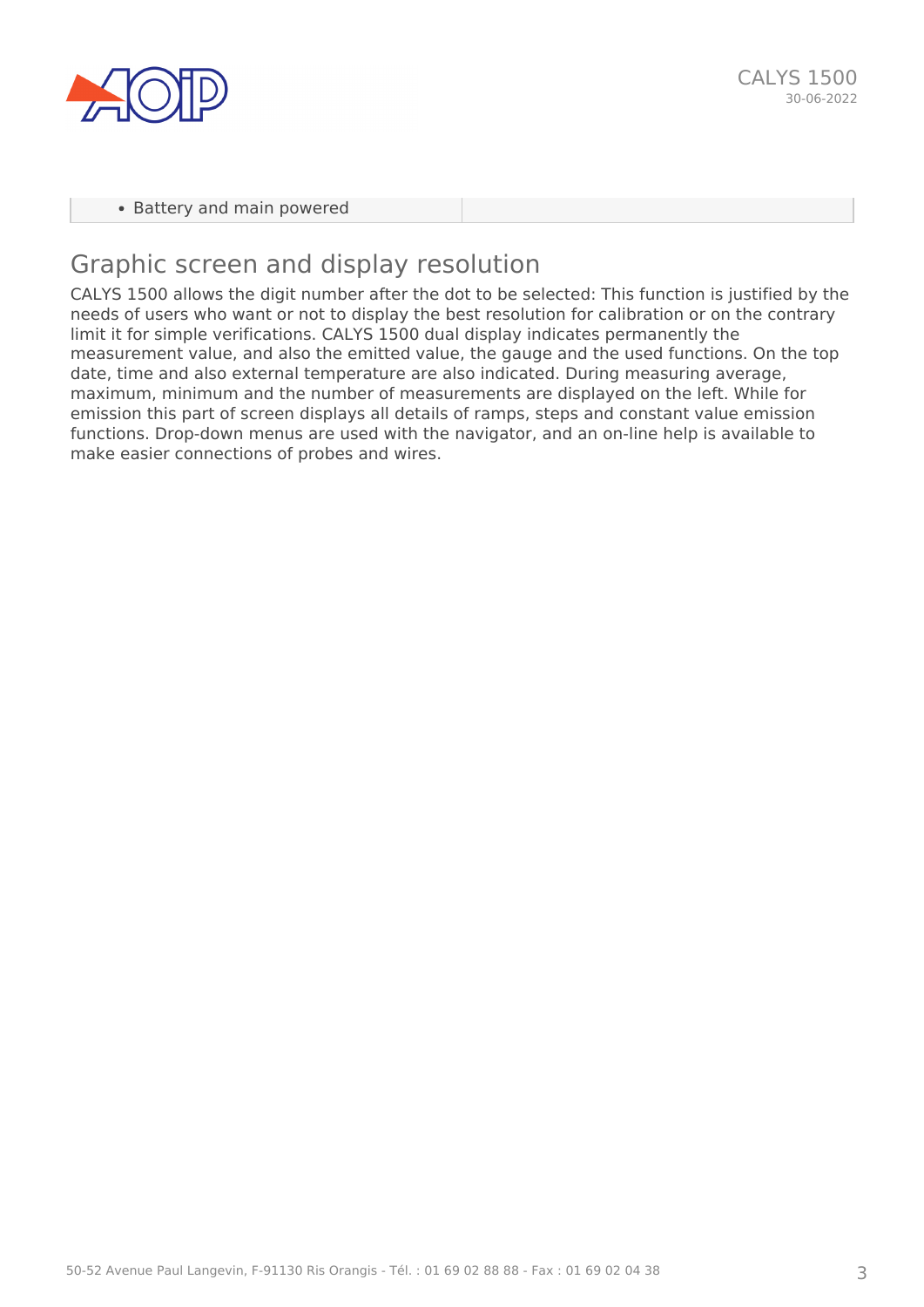

# **Specifications**

Specifications and performances in temperature @23°C ±5°C *Uncertainty is given in % of reading (CALYS 1500 display) + fixed value.*

| <b>Sensor</b>              | <b>Range (Input</b><br>and Output)                                                          | <b>Resolution</b>                                | Accuracy / 1<br>year<br>(Measurement) | Accuracy / 1<br>year<br>(Simulation) |
|----------------------------|---------------------------------------------------------------------------------------------|--------------------------------------------------|---------------------------------------|--------------------------------------|
| Pt50 ( $\alpha = 3851$ )   | -220 $^{\circ}$ C to +850 $^{\circ}$ C                                                      | $0.01^{\circ}$ C                                 | $0.006\%$ RDG +<br>$0.04$ °C          | $0.006\%$ RDG +<br>$0.04^{\circ}$ C  |
| Pt100 ( $\alpha = 3851$ )  | $-220^{\circ}$ C to $+850^{\circ}$ C                                                        | $0.01^{\circ}$ C                                 | $0.006\%$ RDG +<br>$0.03^{\circ}$ C   | $0.006\%$ RDG +<br>$0.035^{\circ}$ C |
| Pt100 ( $\alpha = 3916$ )  | -200 $^{\circ}$ C to +510 $^{\circ}$ C                                                      | $0.01^{\circ}$ C                                 | $0.006\%$ RDG +<br>$0.03^{\circ}$ C   | $0.006\%$ RDG +<br>$0.035^{\circ}$ C |
| Pt100 ( $\alpha = 3926$ )  | $-210^{\circ}$ C to $+850^{\circ}$ C                                                        | $0.01^{\circ}$ C                                 | $0.006\%$ RDG +<br>$0.03^{\circ}$ C   | $0.006\%$ RDG +<br>$0.035^{\circ}$ C |
| Pt200 ( $\alpha = 3851$ )  | $-220^{\circ}$ C to $+850^{\circ}$ C                                                        | $0.01^{\circ}$ C                                 | $0.006\%$ RDG +<br>$0.04$ °C          | $0.006\%$ RDG +<br>$0.04$ °C         |
| Pt500 ( $\alpha = 3851$ )  | -220 $^{\circ}$ C to +850 $^{\circ}$ C                                                      | $0.01^{\circ}$ C                                 | $0.006\%$ RDG +<br>$0.03^{\circ}$ C   | $0.006\%$ RDG +<br>$0.04$ °C         |
| Pt1000 ( $\alpha = 3851$ ) | -220 $^{\circ}$ C to +740 $^{\circ}$ C                                                      | $0.01^{\circ}$ C                                 | $0.006\%$ RDG +<br>$0.03^{\circ}$ C   | $0.006\%$ RDG +<br>$0.035^{\circ}$ C |
| $Ni100 (\alpha = 618)$     | -60 $^{\circ}$ C to +180 $^{\circ}$ C                                                       | $0.01^{\circ}$ C                                 | $0.006\%$ RDG +<br>$0.05^{\circ}$ C   | $0.006\%$ RDG +<br>$0.04$ °C         |
| $Ni120 (\alpha = 672)$     | -40°C to $+205$ °C                                                                          | $0.01^{\circ}$ C                                 | $0.006\%$ RDG +<br>$0.05^{\circ}$ C   | $0.006\%$ RDG +<br>$0.04$ °C         |
| Ni1000 ( $\alpha = 618$ )  | -60 $^{\circ}$ C to +180 $^{\circ}$ C                                                       | $0.01^{\circ}$ C                                 | $0.006\%$ RDG +<br>$0.05^{\circ}$ C   | $0.006\%$ RDG +<br>$0.04$ °C         |
| Cu10 ( $α = 427$ )         | -50 $^{\circ}$ C to +150 $^{\circ}$ C<br>(Mes) -70 $\degree$ C to<br>$+150^{\circ}$ C (Sim) | $0,10^{\circ}$ C (Mes)<br>$0.01^{\circ}$ C (Sim) | $0.006\%$ RDG +<br>$0.18^{\circ}$ C   | $0.006\%$ RDG +<br>$0.1^{\circ}$ C   |
| Cu50 ( $α = 428$ )         | -50°C to $+200$ °C                                                                          | $0.01^{\circ}$ C                                 | $0.006\%$ RDG +<br>$0.05^{\circ}$ C   | $0.006\%$ RDG +<br>$0.05^{\circ}$ C  |

Resistive probes: Measurement and simulation

Temperature coefficient: < 10% of accuracy /°C beyond reference domain Resistive probes measurements in 2, 3 or 4 wires: automatic recognition of number of connected wires, with indication on screen Accuracies are given for 4-wire mounted probes Take into account particular error of temperature sensor used and implementation conditions Admissible measuring current: 0.25 mA (Measurement) or 0.1 mA to 1 mA (Emission)

### Thermocouples: Measurement and simulation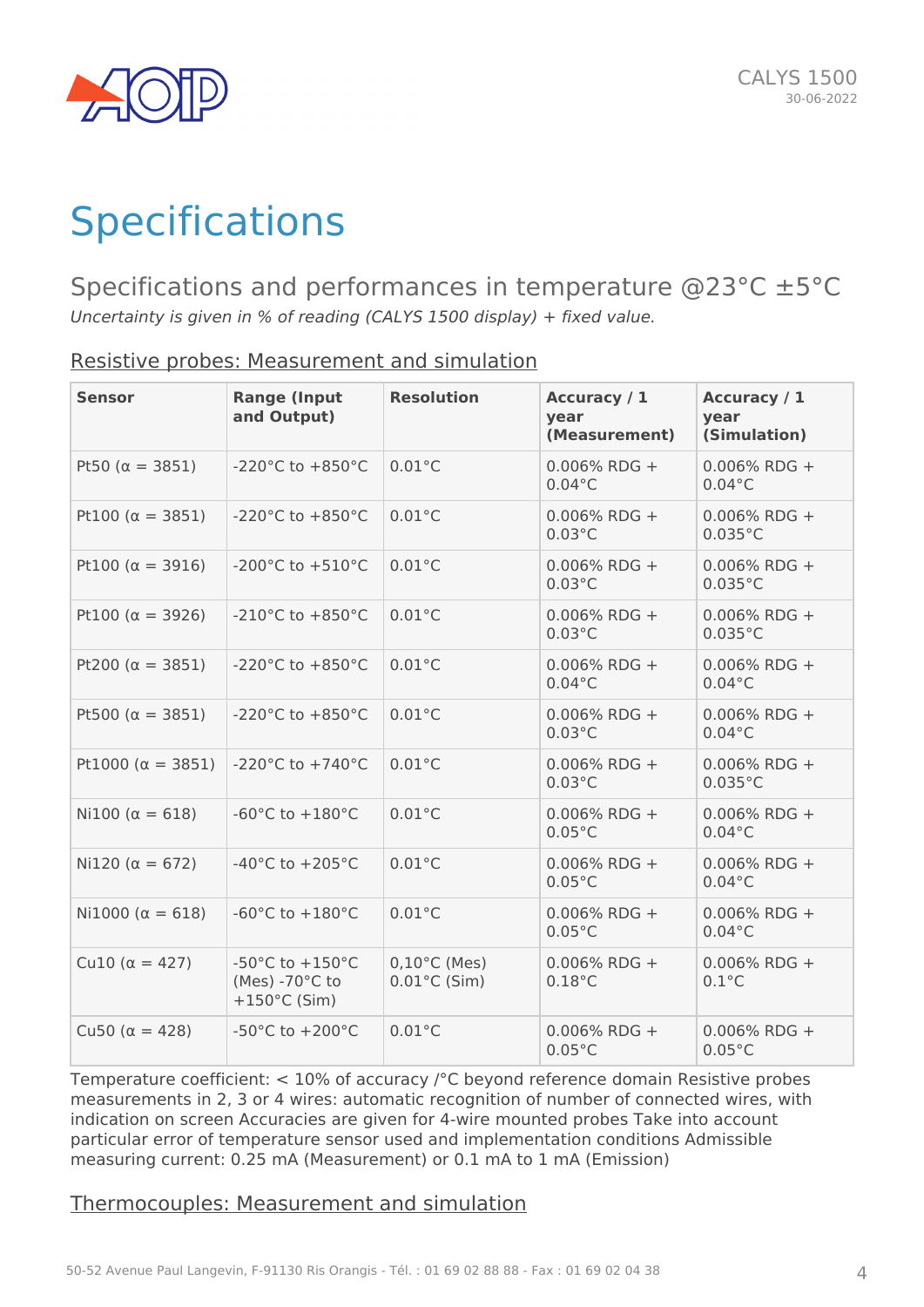

| <b>Type</b> | Input<br>range                                                                                                              | <b>Resolution</b>                                                            | <b>Accuracy /</b><br>1 year (Me<br>asurement)                                                       | Output<br>range                                                                                                    | <b>Resolution</b>                                                            | <b>Accuracy /</b><br>1 year (Sim<br>ulation)                                                      |
|-------------|-----------------------------------------------------------------------------------------------------------------------------|------------------------------------------------------------------------------|-----------------------------------------------------------------------------------------------------|--------------------------------------------------------------------------------------------------------------------|------------------------------------------------------------------------------|---------------------------------------------------------------------------------------------------|
| K           | $-250$ to<br>$-200^{\circ}$ C $-200$<br>to $-120^{\circ}$ C<br>$-120$ to<br>$+1372^{\circ}$ C                               | $0.10^{\circ}$ C<br>$0.05^{\circ}$ C<br>$0.01^{\circ}$ C                     | $0.50^{\circ}$ C<br>$0.15^{\circ}$ C<br>0.005% RDG<br>$+0.08$ °C                                    | $-250$ to<br>-50°C -50 to<br>$+120^{\circ}$ C<br>$+120$ to<br>$+1020^{\circ}$ C<br>$+1020$ to<br>$+1370^{\circ}$ C | $0.01^{\circ}$ C<br>$0.01^{\circ}$ C<br>$0.01^{\circ}$ C<br>$0.01^{\circ}$ C | 0.15% RDG<br>$0.06^{\circ}$ C<br>0.005% RDG<br>$+0.05\degree$ C<br>0.007% RDG<br>$+0.05\degree$ C |
| T           | $-250$ to<br>$-200^{\circ}$ C $-200$<br>to $-100^{\circ}$ C<br>$-100$ to<br>$+80^{\circ}$ C +80<br>to $+400^{\circ}$ C      | $0,1^{\circ}$ C $0,01^{\circ}$ C<br>$0,01^{\circ}$ C<br>$0.01^{\circ}$ C     | $0.50^{\circ}$ C<br>0.05% RDG<br>$+0.06^{\circ}$ C<br>0.015% RDG<br>$+ 0.07$ °C<br>$0.06^{\circ}$ C | $-250$ to<br>$-100^{\circ}$ C $-100$<br>to $+0^{\circ}$ C $+0$<br>to $+400^{\circ}$ C                              | $0.01^{\circ}$ C<br>$0.01^{\circ}$ C<br>$0.01^{\circ}$ C                     | $0.1\%$ RDG +<br>$0.05^{\circ}$ C<br>0.02% RDG<br>$+0.06^{\circ}$ C<br>$0.055^{\circ}$ C          |
| J           | $-210$ to<br>$-120^{\circ}$ C $-120$<br>to $+60^{\circ}$ C<br>$+60$ to<br>$+1200^{\circ}$ C                                 | $0.01^{\circ}$ C<br>$0.01^{\circ}$ C<br>$0.01^{\circ}$ C                     | $0.15^{\circ}$ C<br>0.005% RDG<br>$+ 0.07$ °C<br>0.0025%<br>$RDG +$<br>$0.06^{\circ}$ C             | -210 to $-0$ °C<br>+0 to $+50^{\circ}$ C<br>$+50$ to<br>$+1200^{\circ}$ C                                          | $0.01^{\circ}$ C<br>$0.01^{\circ}$ C<br>$0.01^{\circ}$ C                     | 0.03% RDG<br>$+0.08^{\circ}$ C<br>0.05% RDG<br>$+ 0.07$ °C<br>0.005% RDG<br>$+ 0.04$ °C           |
| E           | $-250$ to<br>$-200^{\circ}$ C $-200$<br>to $+100^{\circ}$ C<br>$+100$ to<br>1000°C                                          | $0.05^{\circ}$ C<br>$0,01^{\circ}$ C<br>$0.01^{\circ}$ C                     | $0.30^{\circ}$ C<br>$0.06^{\circ}$ C<br>0.005% RDG<br>$+0.05\degree$ C                              | $-250$ to<br>$+40^{\circ}$ C +40<br>to $+550^{\circ}$ C<br>$+550$ to<br>$+1000^{\circ}$ C                          | $0.01^{\circ}$ C<br>$0.01^{\circ}$ C<br>$0.01^{\circ}$ C                     | $0.15^{\circ}$ C<br>0.005% RDG<br>$+ 0.12$ °C<br>0.005% RDG<br>$+ 0.13$ °C                        |
| ${\sf R}$   | $-50$ to<br>$+150^{\circ}$ C<br>$+150$ to<br>$+550^{\circ}$ C<br>$+550$ to<br>1768°C                                        | $0,2^{\circ}$ C $0,1^{\circ}$ C<br>$0.01^{\circ}$ C                          | $0.60^{\circ}$ C<br>$0.30^{\circ}$ C<br>$0.30^{\circ}$ C                                            | $-50$ to $+0$ °C<br>$+0$ to<br>$+350^{\circ}$ C<br>$+350$ to<br>1768°C                                             | $0.01^{\circ}$ C<br>$0.01^{\circ}$ C<br>$0.01^{\circ}$ C                     | 0.35% RDG<br>$+0.4$ °C<br>$0.04$ °C<br>$0.25^{\circ}$ C                                           |
| S           | $-50$ to<br>$+150^{\circ}$ C<br>$+150$ to<br>$+550^{\circ}$ C<br>$+550$ to<br>$+1450^{\circ}$ C<br>$+1450$ to<br>$+1768$ °C | $0.20^{\circ}$ C<br>$0.10^{\circ}$ C<br>$0.05^{\circ}$ C<br>$0.05^{\circ}$ C | $0.80^{\circ}$ C<br>$0.30^{\circ}$ C<br>$0.30^{\circ}$ C<br>$0.35^{\circ}$ C                        | $-50$ to $+0$ °C<br>$+0$ to<br>$+350^{\circ}$ C<br>$+350$ to<br>$+1768$ °C                                         | $0.01^{\circ}$ C<br>$0.01^{\circ}$ C<br>$0.01^{\circ}$ C                     | 0.25% RDG<br>$+0.4$ °C<br>$0.30^{\circ}$ C<br>$0.25^{\circ}$ C                                    |
| B           | $+400$ to<br>$+900^{\circ}$ C<br>$+900$ to<br>$+1820^{\circ}$ C                                                             | $0.1^{\circ}$ C $0.05^{\circ}$ C                                             | 0.005% RDG<br>$+0.4$ °C<br>0.005% RDG<br>$+ 0.2$ °C                                                 | $+400$ to<br>$+900^{\circ}$ C<br>$+900$ to<br>$+1820^{\circ}$ C                                                    | $0.01^{\circ}$ C<br>$0.01^{\circ}$ C                                         | 0.005% RDG<br>$+0.4$ °C<br>0.005% RDG<br>$+0.2$ °C                                                |
| $\cup$      | $-200$ to<br>$-100^{\circ}$ C $-100$<br>to $+660^{\circ}$ C                                                                 | $0,01^{\circ}$ C<br>$0.01^{\circ}$ C                                         | $0.13^{\circ}$ C<br>$0.09^{\circ}$ C                                                                | $-200$ to<br>$+400^{\circ}$ C<br>$+400$ to<br>$+660^{\circ}$ C                                                     | $0.05^{\circ}$ C<br>$0.05^{\circ}$ C                                         | $0.09^{\circ}$ C<br>$0.11^{\circ}$ C                                                              |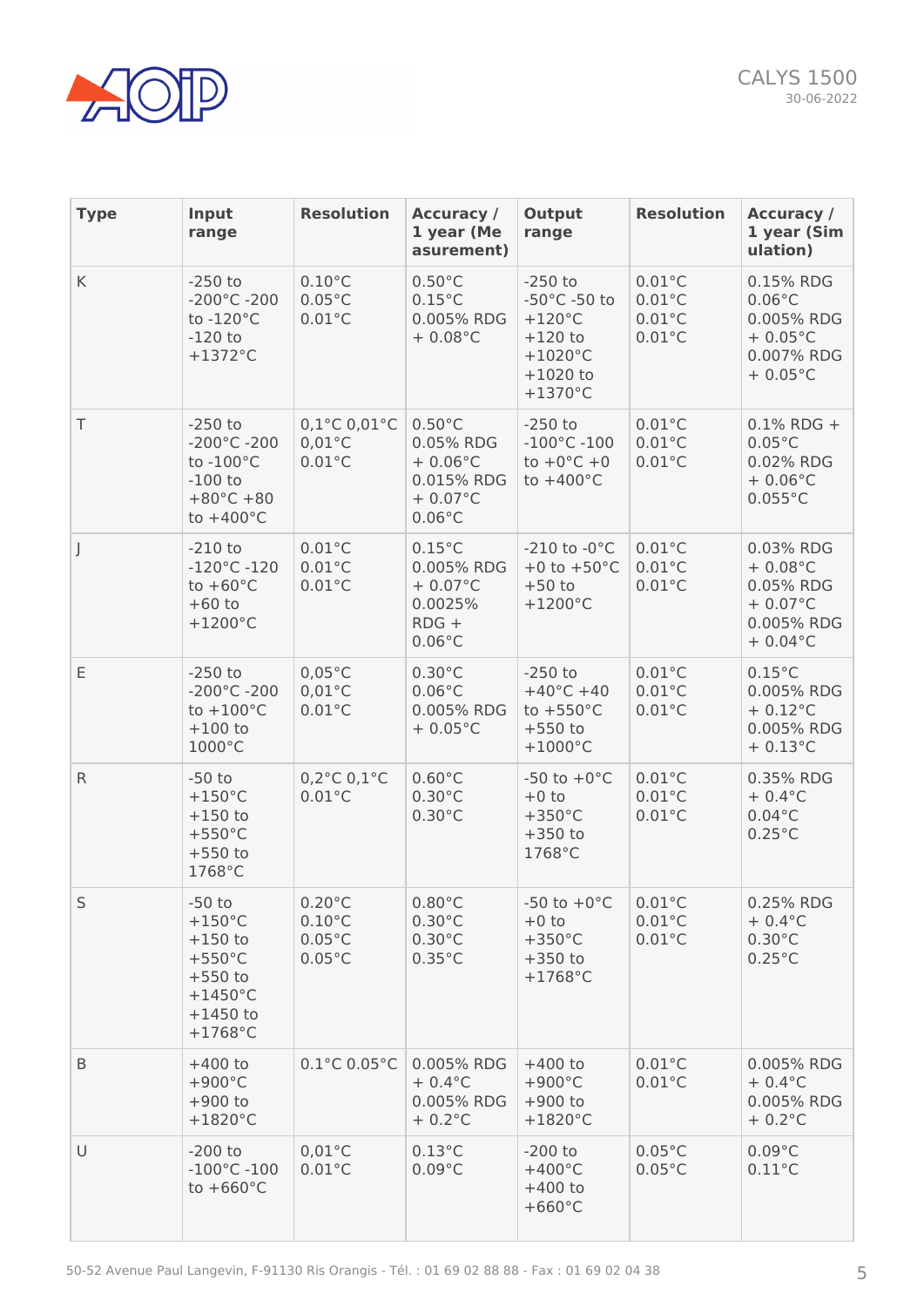

| L            | $-200$ to<br>$+900^{\circ}$ C                                                                                                                                 | $0.01^{\circ}$ C                                                                                 | $0.10^{\circ}$ C                                                                                                | $-200$ to<br>$+900^{\circ}$ C                                                                                                 | $0.05^{\circ}$ C                                                             | $0.15^{\circ}$ C                                                                     |
|--------------|---------------------------------------------------------------------------------------------------------------------------------------------------------------|--------------------------------------------------------------------------------------------------|-----------------------------------------------------------------------------------------------------------------|-------------------------------------------------------------------------------------------------------------------------------|------------------------------------------------------------------------------|--------------------------------------------------------------------------------------|
| $\mathsf{C}$ | $-20$ to<br>$+900^{\circ}$ C<br>$+900$ to<br>$+1730^{\circ}$ C<br>+1730 to $°C$                                                                               | $0.05^{\circ}$ C<br>$0,05^{\circ}$ C<br>$0.05^{\circ}$ C                                         | $0.15^{\circ}$ C<br>0.008% RDG<br>$+ 0.12$ °C<br>0.015% RDG<br>$+ 0.12$ °C                                      | $-20$ to<br>$+1540^{\circ}$ C<br>$+1540$ to<br>$+2310^{\circ}$ C                                                              | $0.10^{\circ}$ C<br>$0.10^{\circ}$ C                                         | $0.25^{\circ}$ C<br>0.012% RDG<br>$+0.1$ °C                                          |
| N            | $-240$ to<br>$-190^{\circ}$ C $-190^{\circ}$<br>to $-110^{\circ}$ C<br>$-110$ to $+0$ °C<br>+0 to $400^{\circ}$ C<br>$+400^{\circ}$ C to<br>$+1300^{\circ}$ C | $0,10^{\circ}$ C<br>$0.05^{\circ}$ C<br>$0.01^{\circ}$ C<br>$0.01^{\circ}$ C<br>$0.01^{\circ}$ C | 0.25% RDG<br>0.10% RDG<br>0.04% RDG<br>$+0.06^{\circ}$ C<br>$0.08^{\circ}$ C<br>0.005% RDG<br>$+0.06^{\circ}$ C | $-240$ to<br>$-200^{\circ}$ C $-200$<br>to $+100^{\circ}$ C<br>$+10$ to<br>$+250^{\circ}$ C<br>$+250$ to<br>$+1300^{\circ}$ C | $0.01^{\circ}$ C<br>$0.01^{\circ}$ C<br>$0.01^{\circ}$ C<br>$0.01^{\circ}$ C | 0.15% RDG<br>$0.10^{\circ}$ C<br>$0.08^{\circ}$ C<br>0.008% RDG<br>$+0.05^{\circ}$ C |
| Platine      | $-100$ to<br>$+100^{\circ}$ C<br>$+100$ to<br>$+1400^{\circ}$ C                                                                                               | $0.01^{\circ}$ C<br>$0.01^{\circ}$ C                                                             | $0.15^{\circ}$ C<br>0.005% RDG<br>$+0.06^{\circ}$ C                                                             | $-100$ to<br>$+1400^{\circ}$ C                                                                                                | $0.05^{\circ}$ C                                                             | $0.10^{\circ}$ C                                                                     |
| Mo           | $+0$ to<br>$+1375^{\circ}$ C                                                                                                                                  | $0.01^{\circ}$ C                                                                                 | 0.005% RDG<br>$+0.06^{\circ}$ C                                                                                 | $+0$ to<br>$+1375^{\circ}$ C                                                                                                  | $0.05^{\circ}$ C                                                             | 0.005% RDG<br>$+0.06^{\circ}$ C                                                      |
| NiMo/NiCo    | $-50$ to<br>$+1410^{\circ}$ C                                                                                                                                 | $0.01^{\circ}$ C                                                                                 | 0.005% RDG<br>$+0.30^{\circ}$ C                                                                                 | $-50$ to<br>$+1410^{\circ}$ C                                                                                                 | $0.05^{\circ}$ C                                                             | 0.005% RDG<br>$+0.3$ °C                                                              |

Temperature coefficient: < 5% of accuracy /°C beyond reference domain Accuracy is given for reference @ 0°C. When using the internal reference junction (except couple B) add an additional uncertainty of 0.2 °C at 0 °C. It is possible (thermocouple B excepted) to choose by programming the cold junction localization: External at 0°C, internal (temperature compensation of instrument's terminals) or manually entered. Display unit: °C? F and K. Thermocouples: G, D: For specifications, refer to the instruction manual (Available on request)

Specifications and performances in pressure @23°C ±5°C



**Pressure: Measurement by external digital sensor**

| Range    | $0-1$ bar | $0-3$ bar | $0-10$ bar | 0-30 bar | $ 0-100$ bar | $ 0-300$ bar | $0 - 1000$<br>bar |
|----------|-----------|-----------|------------|----------|--------------|--------------|-------------------|
| Absolute |           |           |            |          |              |              |                   |
| Relative |           |           |            |          |              |              |                   |

Available in relative, absolute and differential pressure. Connector: ¼ gas Resolution: 0.02% FS Accuracy: -0.05% FS from 10 to 40°C - 0.1% FS from -10 to +10°C and from 40 to 80°C This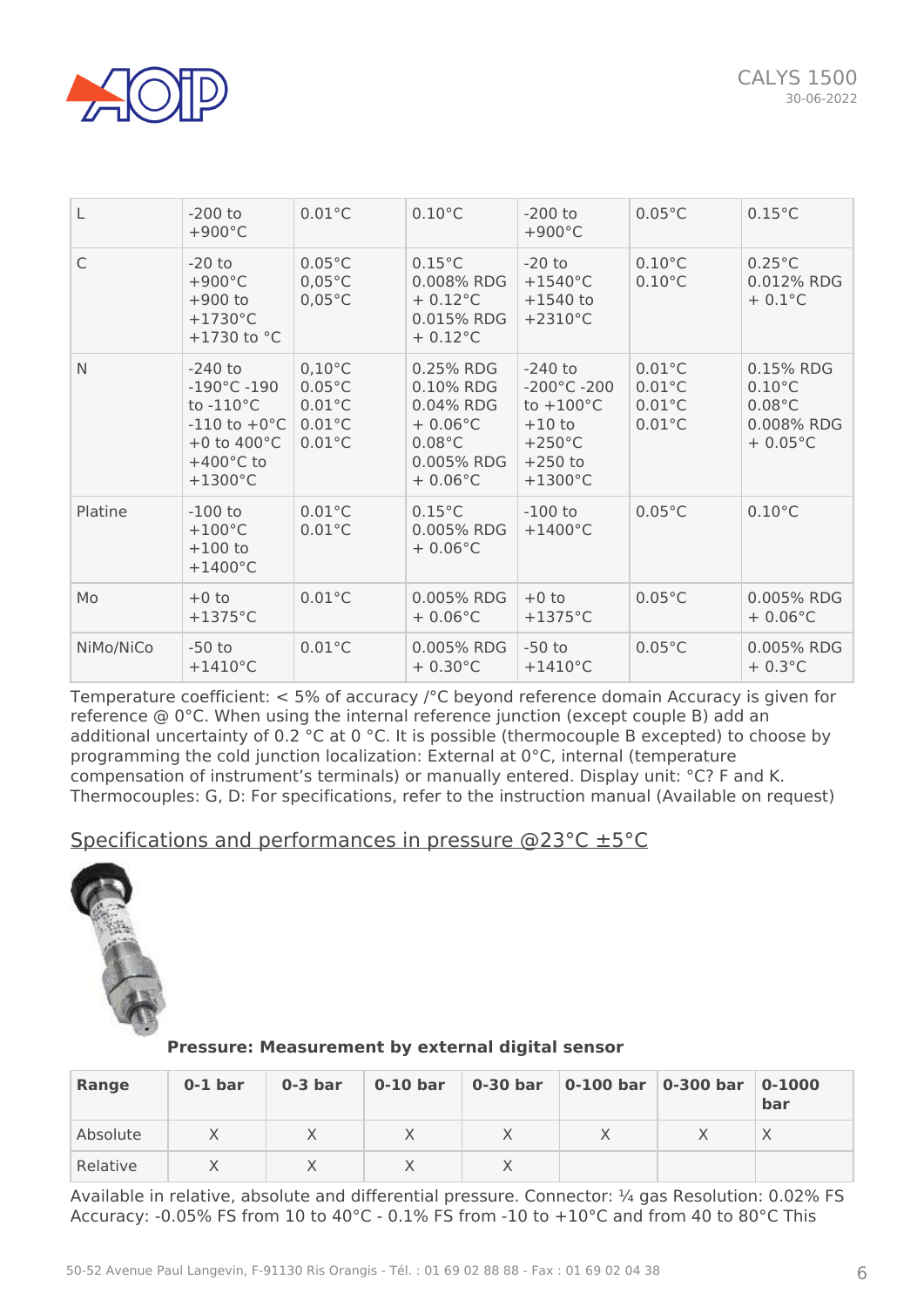

digital pressure module ACL433 is connected to CALYS 1500 through RS485 serial cable to the digital input connector. All data are digital. Measurements are compensated in temperature by a polynomial correction implemented into the firmware at factory.

# Specifications and performances in process @23°C ±5°C

#### DC current: Measurement

With or without loop supply

| Range     | <b>Resolution</b> | Accuracy / 1 year      | <b>Nota: Rin</b> |
|-----------|-------------------|------------------------|------------------|
| $0-20$ mA | $0.1 \mu A$       | $0.007\%$ RDG + 0.8 µA | $<$ 30 $\Omega$  |
| $4-20$ mA | $0.1 \mu A$       | $0.007\%$ RDG + 0.8 µA | $<$ 30 $\Omega$  |
| $±100$ mA | $0.1 \mu A$       | $0.007\%$ RDG + 2 µA   | $<$ 30 $\Omega$  |

Temperature coefficient: < 7% of accuracy /°C beyond reference domain Loop supply: 24 V  $\pm 10\%$  HART® compatibility: Input impedance Rin = 280  $\Omega$  CALYS 1500 also allows linear or quadratic signals to be linearized. Specifications given for CALYS configurations in: - Active mode (+24V ON) 1 Meter in passive mode (+24 V OFF) - Passive mode (+24 V OFF) 1 Meter in active mode (+24 V ON)

#### Direct voltage: Measurement

| Range  | <b>Full range</b>    | <b>Resolution</b> | Accuracy / 1<br>year          | <b>Nota: Rin</b>       |
|--------|----------------------|-------------------|-------------------------------|------------------------|
| 100 mV | $-10$ mV to $100$ mV | $1 \mu V$         | $0.005\%$ RDG + 2<br>$\mu$ V  | $> 10 \text{ M}\Omega$ |
| 1 V(1) | $-100$ mV to $1$ V   | $10 \mu V$        | $0.005\%$ RDG + 8<br>$\mu$ V  | $> 10$ M $\Omega$      |
| 10 V   | $-1$ V to 10 V       | $100 \mu V$       | $0.007\%$ RDG + 80<br>$\mu$ V | $= 1$ M $\Omega$       |
| 50 V   | -5 V to 50 V         | 1 mV              | $0.007\%$ RDG + 0.5<br>mV     | $= 1$ MO               |

Temperature coefficient: < 5% of accuracy /°C beyond reference domain

#### Frequency and counting: Measurement

| Range    | Full range       | <b>Resolution</b>  | Accuracy / 1 year     |
|----------|------------------|--------------------|-----------------------|
| $10$ KHz | 1 Hz to 10 KHz   | $0.1$ Hz           | $0.005\%$ RDG + 5 mHz |
| 100 KHz  | 10 Hz to 100 KHz | 0.1 H <sub>7</sub> | $0.005\%$ RDG + 5 mHz |

Temperature coefficient: < 5 ppm/°C beyond reference domain Scale unit: Pulse / min and Hz Trigger level: 1 V Measurement on frequency signals or dry contacts Counting will be performed on defined time or infinite time

#### Resistance: Measurement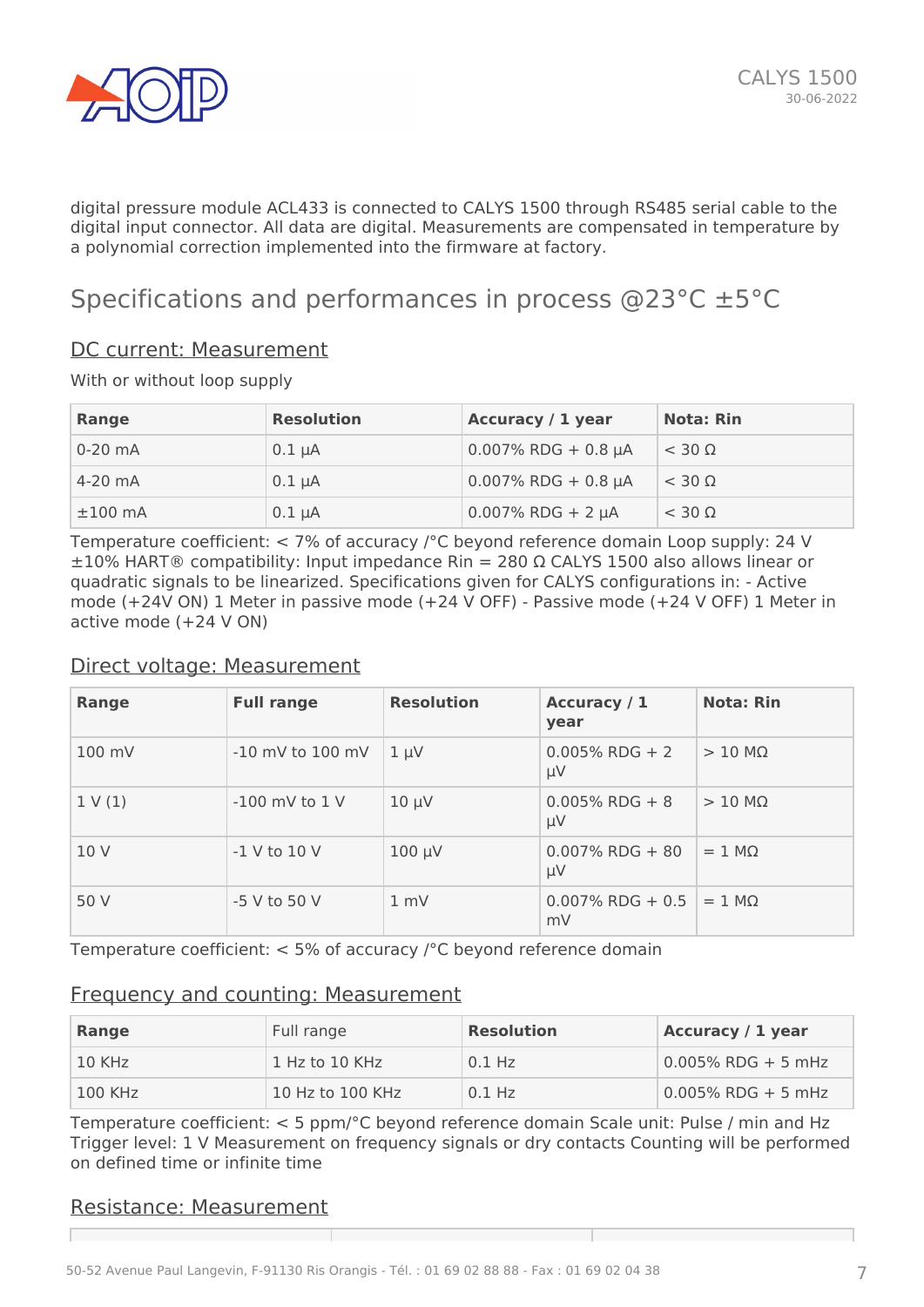

| Range           | <b>Resolution</b>     | <b>Accuracy / 1 year</b>      |
|-----------------|-----------------------|-------------------------------|
| $400 \Omega$    | $1 \text{ mA}$        | $0.006\%$ RDG + 8 mΩ          |
| 3600 $Ω$        | $10 \text{ m}\Omega$  | $0.006\%$ RDG + 50 m $\Omega$ |
| $50 K\Omega(1)$ | $100 \text{ m}\Omega$ | $0.008\%$ RDG + 1 $\Omega$    |

(1) Range on channel 1 only. Temperature coefficient: < 7 ppm/°C beyond reference domain 2, 3 or 4 wires resistance measurement: automatic recognition of number of connected wires, with indication on screen Accuracies are given for 4-wire mounted probes Open circuit terminal voltage: < 10 V Continuity test: Open circuit for R > 1000 Ω and closed circuit for R < 1000 Ω

#### DC current: Emission

| <b>Calibre</b> | <b>Résolution</b> | Précision / 1 an     | <b>Note</b>          |
|----------------|-------------------|----------------------|----------------------|
| 24 mA          | $1 \mu A$         | $0,007\%$ L + 0,8 µA | With or without loop |
| $4-20$ mA      | $1 \mu A$         | $0,007\%$ L + 0,8 µA | supply (24 V)        |
| $0-20$ mA      | $1 \mu A$         | $0,007\%$ L + 0,8 µA |                      |

Temperature coefficient: < 7 ppm/°C beyond reference domain Settling time: < 5 ms Specifications given for CALYS configurations in: - Active mode (+24V ON) 1 Meter in passive mode (+24 V OFF) - Passive mode (+24 V OFF) 1 Meter in active mode (+24 V ON) Preprogrammed steps

|                          | 0%             | 25%  | 50% | 75%   | 100%       |
|--------------------------|----------------|------|-----|-------|------------|
| 4-20 mA linear           | $\overline{4}$ | 8    | 12  | 16    | 20         |
| 0-20 mA linear           | $\Omega$       | 5    | 10  | 15    | 20         |
| 4-20 mA quad             | $\overline{4}$ | 5    | 8   | 13    | 20         |
| 0-20 mA quad             | $\Omega$       | 1.25 | 5   | 11.25 | 20         |
| 4-20 mA valves 3.8-4-4.2 |                |      | 12  |       | 19, 20, 21 |

### Direct voltage: Emission

| Range          | <b>Full range</b>   | <b>Resolution</b> | Accuracy / 1<br>year          | <b>Minimum output</b><br>load |
|----------------|---------------------|-------------------|-------------------------------|-------------------------------|
| 100 mV         | $-5$ mV to 100 mV   | $1 \mu V$         | $0.005\%$ RDG + 2<br>$\mu$ V  | $1 K\Omega$                   |
| 1 <sup>V</sup> | $-5$ mV to $1$ V    | $10 \mu V$        | $0.005\%$ RDG + 8<br>μV       | $2 K\Omega$                   |
| 10 V           | $-100$ mV to $10$ V | $100 \mu V$       | $0.007\%$ RDG + 80<br>$\mu$ V | $4 K\Omega$                   |
| 50 V           | $-100$ mV to 50 V   | 1 mV              | $0.007\%$ RDG + 0.5<br>mV     | 4 KQ                          |

Temperature coefficient: < 5 ppm/°C beyond reference domain

#### Frequency and pulses: Emission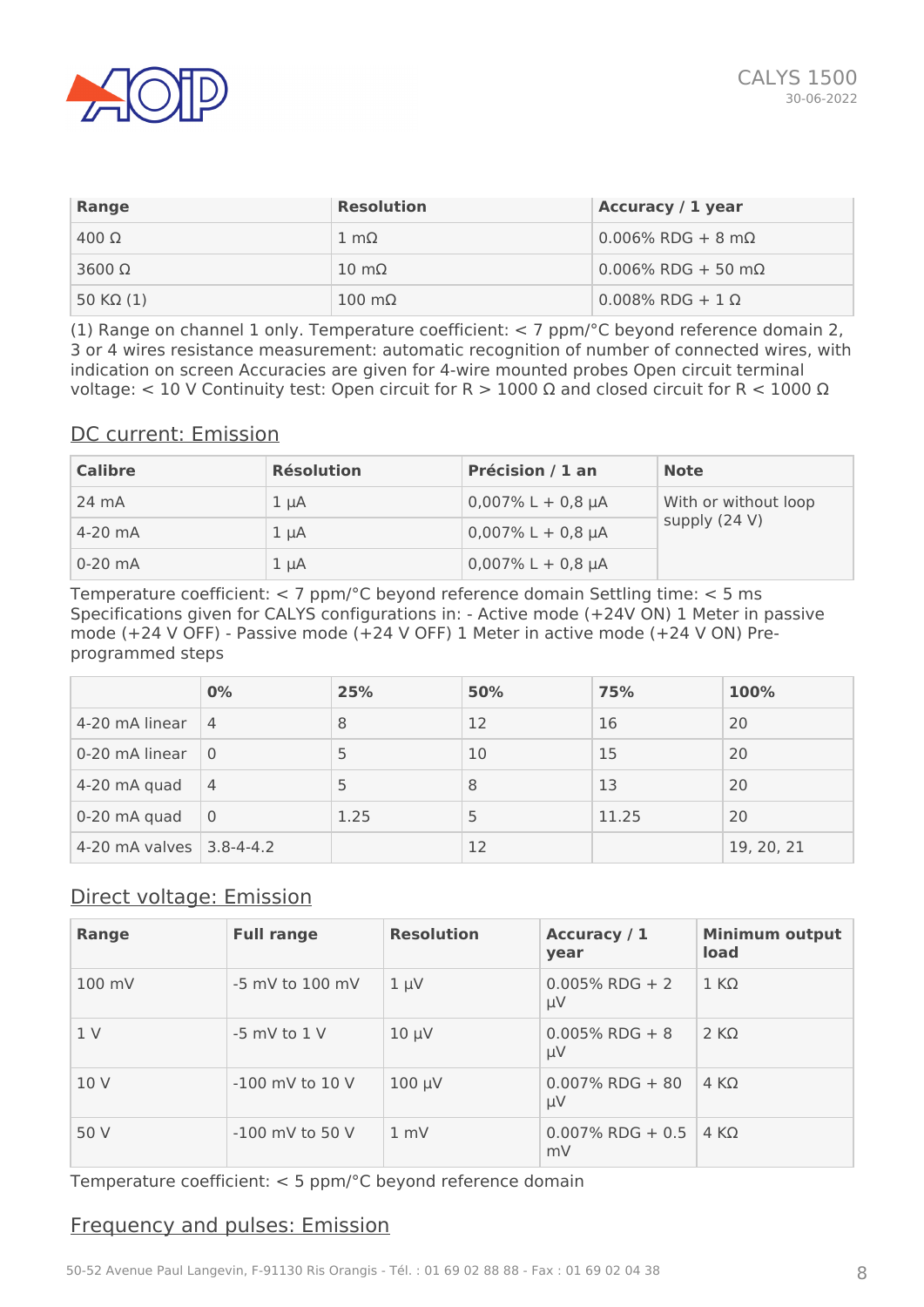

| Range     | <b>Resolution</b> | <b>Accuracy / 1 year</b> |
|-----------|-------------------|--------------------------|
| $1000$ Hz | $0.01$ Hz         | $0.005\%$ RDG + 5 mHz    |
| 100 KHz   | 1 H <sub>z</sub>  | $0.005\%$ RDG + 5 mHz    |

Temperature coefficient: < 5 ppm/°C beyond reference domain Scale unit: Pulse / min and Hz Pulse emission and dry contact simulation Max amplitude: 20 V selectable by user

#### Resistance: Emission

| Range                                           | <b>Full range</b>            | <b>Resolution</b>     | Accuracy / 1<br>year                     | <b>Notes</b>                        |
|-------------------------------------------------|------------------------------|-----------------------|------------------------------------------|-------------------------------------|
| $400 \Omega - 1$ mA<br>(Direct current)         | $1 \Omega$ to 400 $\Omega$   | $10 \text{ m}\Omega$  | $0.006\%$ RDG + 20<br>$m\Omega$          | $lext: 0.1mA - 1$<br>mA             |
| $400 \Omega - 1$ mA<br>(Pulsed current)         | $1 \Omega$ to 400 $\Omega$   | $10 \text{ m}\Omega$  | $0.006\%$ RDG + 30<br>$m\Omega$          | $lext: 0.1mA - 1$<br>m <sub>A</sub> |
| $400 \Omega - 4 \text{ mA}$<br>(Direct current) | $1 \Omega$ to 400 $\Omega$   | $10 \text{ m}\Omega$  | $0.006\%$ RDG + 20<br>$m\Omega$          | $lext: 1 mA - 4 MA$                 |
| $400 \Omega - 4 \text{ mA}$<br>(Pulsed current) | $1 \Omega$ to 400 $\Omega$   | $10 \text{ m}\Omega$  | $0.006\%$ RDG + 30<br>$m\Omega$          | $lext: 1 mA - 4 mA$                 |
| 3600 Ω (Direct<br>current)                      | $10$ Ω to 3600 Ω             | $100 \text{ m}\Omega$ | $0.006\%$ RDG +<br>$100 \text{ m}\Omega$ | lext: 0.1 / 1 mA                    |
| 3600 $\Omega$ (Pulsed<br>current)               | 10 $\Omega$ to 3600 $\Omega$ | $100 \text{ m}\Omega$ | $0.006\%$ RDG +<br>$200 \text{ m}\Omega$ | lext: 0.1 / 1 mA                    |

Temperature coefficient: < 5 ppm/°C beyond reference domain Iext : Current received by the calibrator

# Further functionalities

File Menu **Internal Configurations** Users can save up to 10 full configurations of the instruments and recall them. Configurations include all programming done on instrument. Scaling in measurement and simulation modes Scaling allows process signals to be displayed in % of FS or in all other units. This function also allows sensors to be corrected after a calibration.

Relative measurement